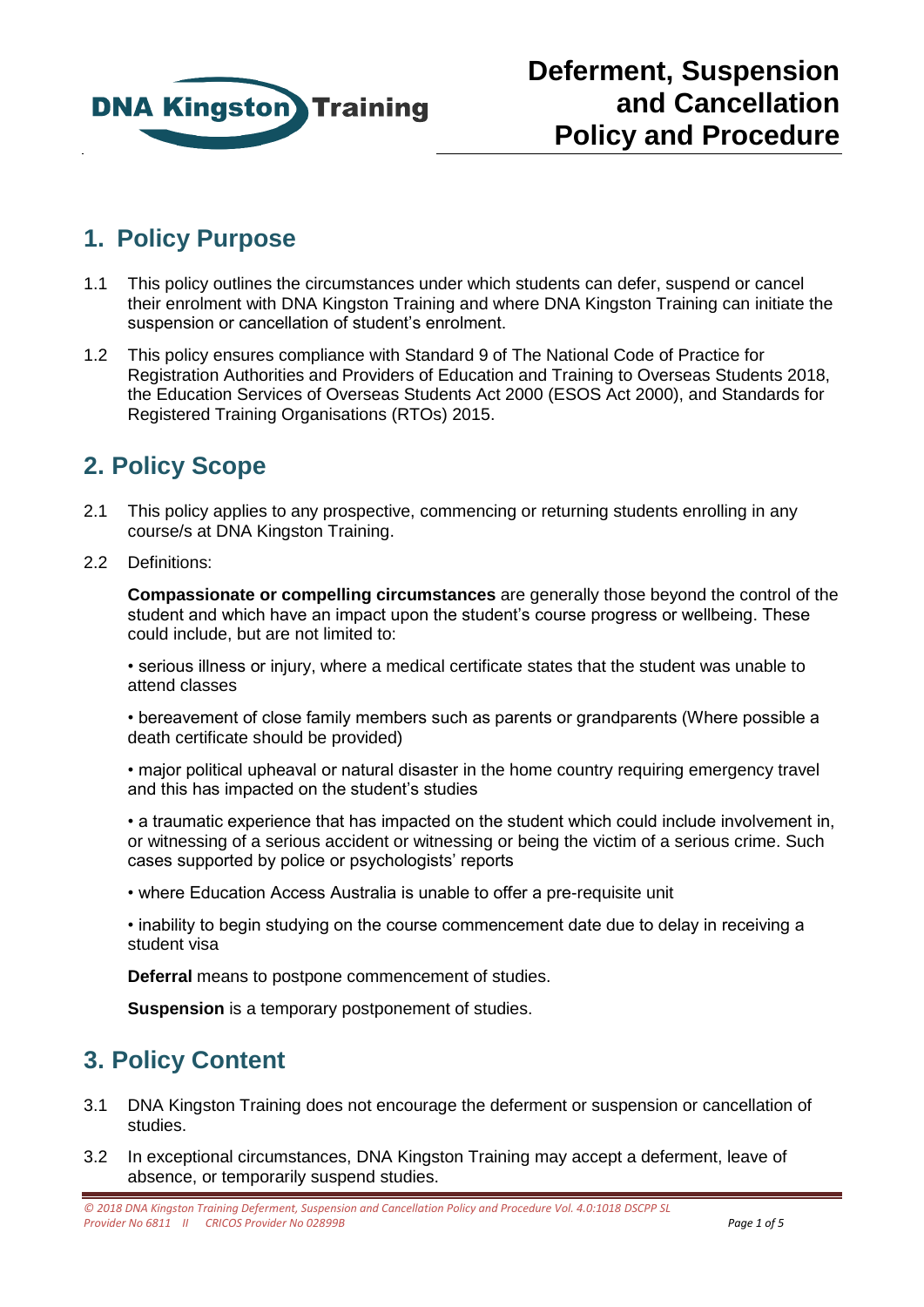

3.3 All applications for deferments or suspensions or cancellations must be made in writing to the Director of DNA Kingston Training.

#### **Cancellation of studies**

- 3.4 Students may initiate cancellation of their studies at any time during their course. Students who wish to withdraw within six months of their course to transfer to another provider will be processed as per DNA Kingston Training Transfer of Provider Policy and Procedure.
- 3.5 DNA Kingston Training may also initiate suspension or cancellation of a student's enrolment on the grounds of misbehaviour of the student or non-payment of fees. Information in the International Student Handbook describes the behaviour expected by students (college rules section), as well as information on plagiarism, collusion and cheating.
- 3.6 Cancellation of the student's enrolment due to unsatisfactory course progress or attendance will be handled as per DNA Kingston Training Course Progress and Completion Policy and Procedures.

#### **Deferral and suspension of studies**

- 3.7 Deferral and suspension of studies will only be granted in compassionate or compelling circumstances as included in the definitions above. The circumstances listed are example of what may be considered compassionate or compelling circumstances and each case will be assessed on its individual merits.
- 3.8 When determining whether compassionate or compelling circumstances exist, DNA Kingston Training considers documentary evidence provided to support the claim, and stores copies of these documents in the student's file/PowerPro.
- 3.9 A retrospective deferment or suspension may be justified if the student was unable to contact DNA Kingston Training because of a circumstance such as being involved in a car accident.
- 3.10 Where a student initiated deferral or suspension of enrolment is granted, DNA Kingston Training will suspend an enrolment for an agreed period of time - to a maximum of 12 months. If the deferral is required for longer than 12 months, the student's application will be reassessed. If the suspension period has expired and the student does not return, the student's enrolment will be cancelled.

#### **Visa status**

- 3.11 Deferment, suspension or cancellation of a student's visa may affect the student's visa. When a student's enrolment is deferred, suspended or cancelled, DNA Kingston Training will notify Department of Education and Training (DET) via PRISMS of the change in enrolment status. The Students files will be reviewed to ensure final reporting to Department of Home Affairs (DHA) has been finalised after the 20 working day period has passed.
- 3.12 Where a student accesses the Complaints and Appeals process, DNA Kingston Training will not notify Department of Education and Training (DET) via PRISMS until the internal appeals process is complete. Where the student chooses to access an external appeals process, Department of Education and Training (DET) will still be notified via PRISMS.
- 3.13 Students are referred to the Department of Home Affairs (DHA) website [\(https://www.homeaffairs.gov.au/\)](https://www.homeaffairs.gov.au/) or ESOS-visa enquiry helpline 131 881(within Australia) for information and their local Department of Home Affairs (DHA) office for advice on how the potential change to enrolment status may impact upon his or her visa.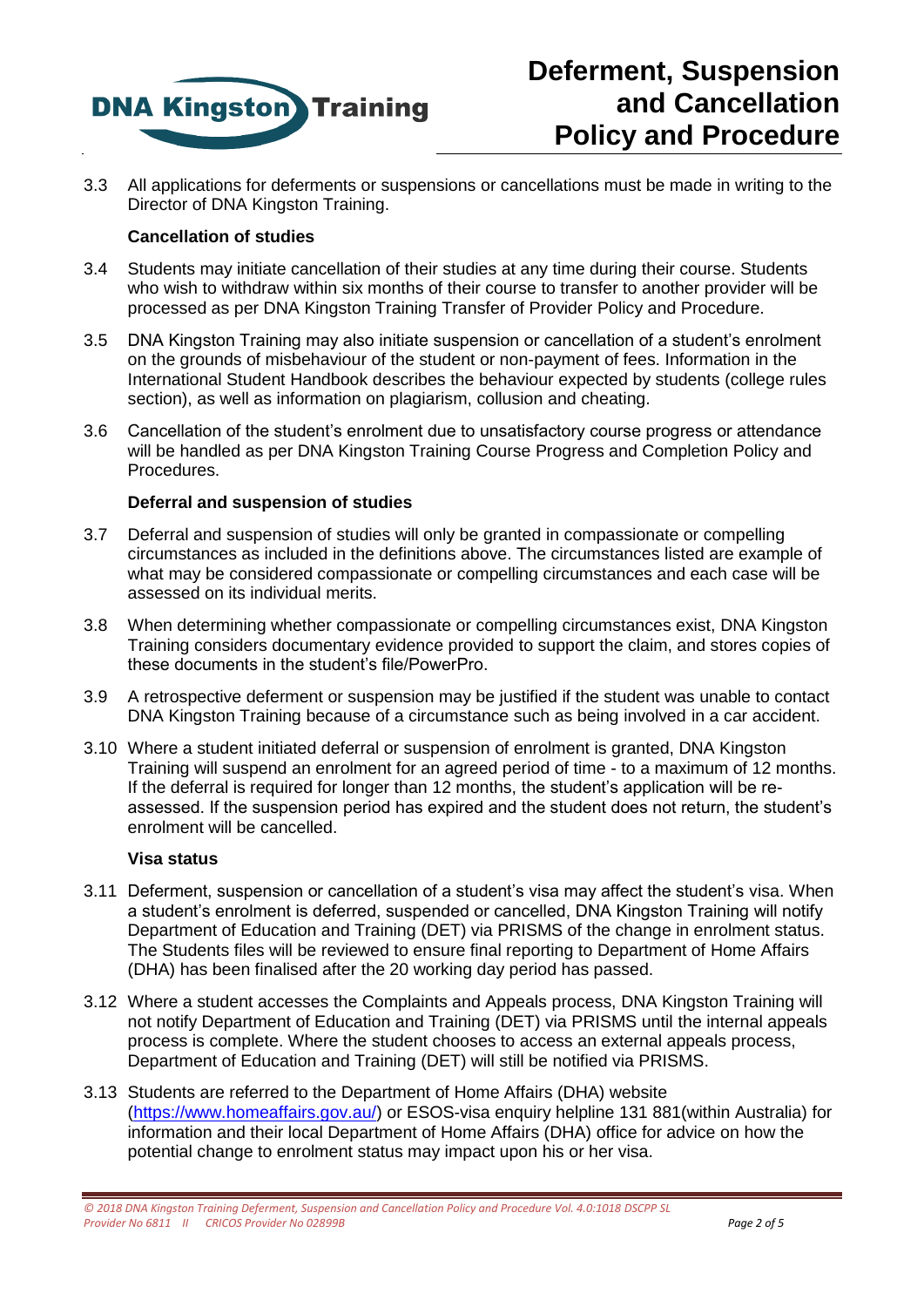

# **Deferment, Suspension and Cancellation Policy and Procedure**

- 3.14 Once the Department of Education and Training (DET) has been notified of a suspension or cancellation of a student's enrolment, the student has 28 days in which to leave Australia or show the Department of Home Affairs (DHA) a new CoE or provide Department of Home Affairs (DHA) with evidence that he or she has accessed an external appeals process.
- 3.15 Regardless of whether the suspension of enrolment is the result of a student request for suspension or a suspension imposed by DNA Kingston Training, the period of suspension of enrolment (as entered in PRISMS) will not be included in attendance monitoring calculations.
- 3.16 Where DNA Kingston Training initiates the suspension or cancellation of a student's enrolment, the student will be notified of this intention and will be informed that they have 20 working days to access DNA Kingston Training's Complaints and Appeals Policy and Procedure, unless extenuating circumstances relating to the welfare of the student apply. Such circumstances may include where the student refuses to maintain approved care arrangements (only for students under 18 years of age), is missing; has medical concerns, severe depression of psychological issues which lead the provider to fear for the student's wellbeing; has engaged or threatens to engage in behaviour that is reasonably believed to endanger the student or others; or is at risk of committing a criminal offence.
- 3.17 Students may choose to access an external appeals process as per DNA Kingston Training's Complaints and Appeals Policy and Procedure. In the case of an external appeal, DNA Kingston Training is not required to wait for the outcome of the external appeal before notifying Department of Home Affairs (DHA) of the change to the student's enrolment status.
- 3.18 In relation to suspension, DNA Kingston Training will continue to provide learning opportunities to students during the appeals process. However, where it is considered that a student should not attend classes during the appeals process, students will be provided with work that can be completed outside of the classroom environment.
- 3.19 DNA Kingston Training provides information about its Deferral, Suspension and Cancellation Policy and Procedure on the above in the International Student Handbook and at orientation.
- 3.20 Student may access all relevant forms for deferral or suspension through DNA Kingston Training website or by direct request at ADMIN office.
- 3.21 Standards of behaviour required are outlined in the International Student Handbook. Appropriate records of the assessment of the student's application for deferment, suspension or cancellation will be kept on the student's file. Where a student is suspended or their enrolment cancelled due to misbehaviour, documentary evidence of this decision will also be kept.
- 3.22 Students who have been Suspended, Deferred or Cancelled enrolment are advised they may be eligible for refund and are to view DNA Kingston Training Cancellation and Refund Policy available on the web site, and student handbook.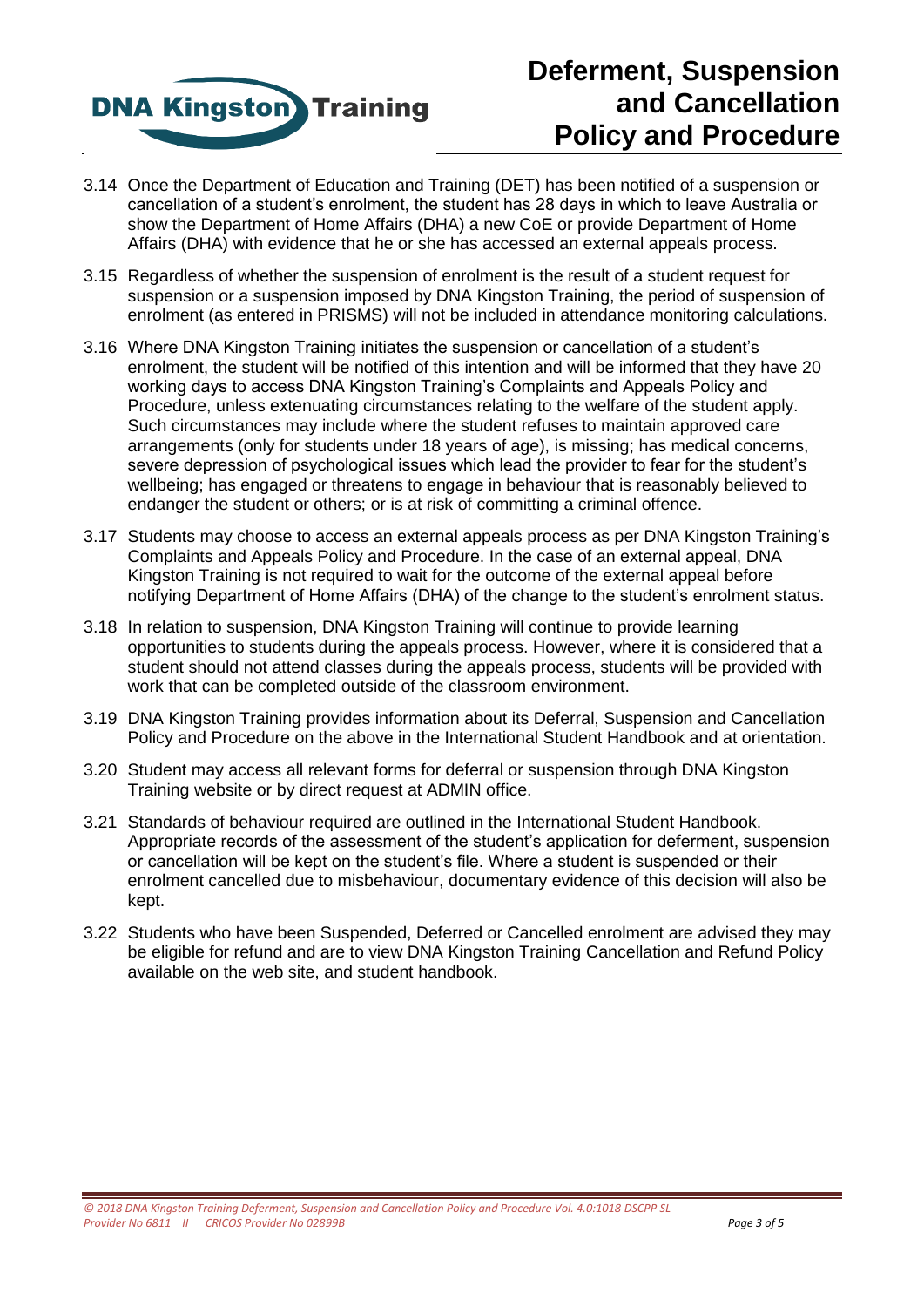

# **4. Procedure**

## **Correspondence**

4.1 All information, documented meetings and reports associated with the Complaints and Appeals process are to be filed at DNA Kingston Training, placed on student individual file and provided to students and Guardians / Parents if the students are under 18 years.

## **Fair and Equitable**

4.2 All complaints are handled with fairness in accordance with the principles of natural justice. DNA Kingston is committed to ensuring that students do not experience any victimization as a result of making either an informal or formal complaint.

## **Natural Justice**

4.3 Duty to act fairly will include – Fairness dealing and No bias. All parties are provided with the opportunity to present their case, be fully informed about allegations and decisions made and have the right to be represented by another person. In addition, a decision maker must have no personal interest, beyond the scope of their role in this process and must be unbiased. If the decision maker cannot meet these requirements they must immediately withdraw from the process. The procedure shall have regard to the duration of an overseas students stay in Australia.

## **Defamation**

4.4 A definition for Defamation can include the publication or making of false statements about another, which damage that person's reputation. They can be in the form of libel or slander. Can include defamatory statement spoken, written word, pictures, visual form, broadcasting over radio or television or other transitory form. It is reminded to all parties involved in a complaint and appeal process that they ensure that they limit their public discussions regarding details of the complaint.

### **Dissatisfaction with complaints and appeals processes**

4.5 Students can contact Department of Immigration and Border Protection the mailbox [esosmailbox@deewr.gov.au](mailto:esosmailbox@deewr.gov.au) or through ESOS helpline (02) 62405069. The students may send through a complaint at any point, including if he or she has exhausted the internal and external appeals process. Department of Immigration and Border Protection will only intervene where the providers appeals process can not conducted correctly or if the provider did not make the appeals process available to the student.

### 4.6 **Provision of information to Students**

Information regarding this policy and procedure is provided to students at enrolment, on orientation day, student handbook and on the website.

### 4.7 **Provision of information to Staff**

Information regarding this policy and procedure are provided to staff through induction, on the z drive, website, Organization manual. Amendments are provided through Staff Memo's on email, staff training and staff meetings.